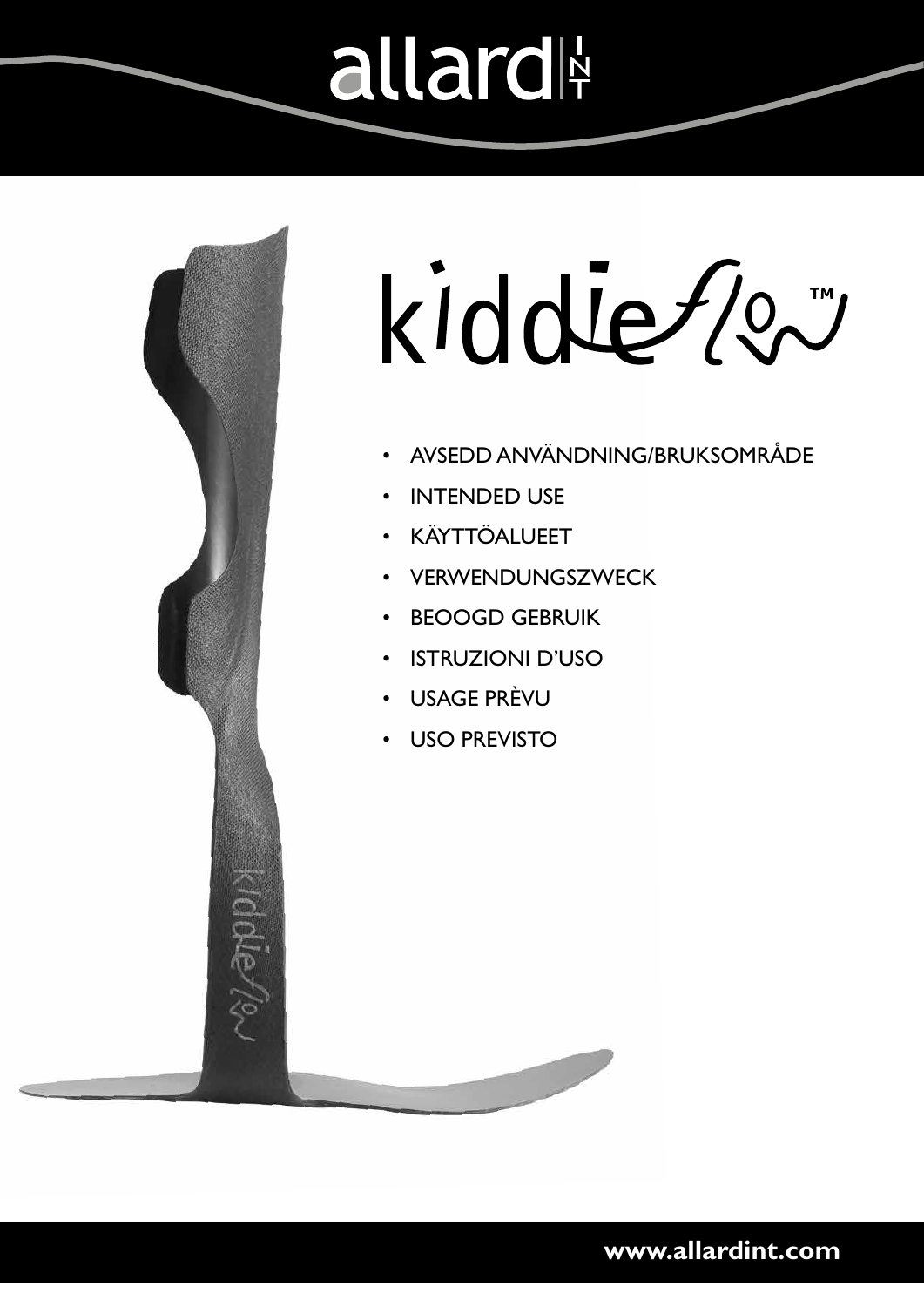## **AVSEDD ANVÄNDNING/TILSIKTET BRUK**

KiddieFLOWTM är avsedd/beregnet att stödja fot och ankel till en mer funktionell position samtidigt som den tillåter ett mera normaliserat rörelseomfång under barnets uppväxt.

## **INDIKATIONER**

KiddieFLOW™ är utformad för att stödja personer med droppfot, störningar/forstyrrelse i gångmönstret på grund av nedsatt proprioception, (vid instabil gång eller med låg/lav tonus) eller hos tågångare utan mellanfotskollaps. Möjliga diagnoser är Cerebral Pares och muskeldystrofi

# **KONTRAINDIKATIONER**

KiddieFLOWTM ska inte användas till patienter med:

- Begränsad dorsalflektionsförmåga (behöver minst + 5 grader förbi neutralläget)
- Mycket rigida strukturer i foten
- Spasticitet i quadriceps
- Kraftig genu valgus eller genu varus-felställningar
- Fixerad /ej korrigerbar pes valgus- eller pes varus-felställning
- Crouch gait

I tillägg till informationen ovan, hänvisar vi till den tryckta Allard AFO Professionell Instruktion/Instruksjoner/ Brugsanvisning och Patientinformation som finns i påsen med produkten.

# **ENGLISH**

#### **INTENDED USE**

KiddieFLOW™ is intended to support the foot/ankle complex in a more functional posture while allowing more normal ROM during the development years.

#### **INDICATIONS**

KiddieFLOW™ is designed to support footdrop, gait deviations secondary to proprioceptive deficit (either unstable or low-tone gait) or toe-walking with no midfoot collapse. Potential conditions include Cerebral Palsy and Muscular Dystrophy.

#### **CONTRAINDICATIONS**

KiddieFLOW<sup>TM</sup> should not be used when patients present with:

- Limited ROM towards dorsiflexion (need at least 5° dorsiflexion past neutral)
- Very rigid foot structure
- Quadriceps spasticity
- Excessive postural Genu Valgum or Genu Varum
- Fixed/ non correctable postural Pes Valgus or Pes Varus
- Crouch gait

In addition to the information above, we refer to the printed Allard AFO Professional Instructions and Patient/User Instruction" added in the bag with the product.

# **SUOMI**

## **KÄYTTÖTARKOITUS**

KiddieFLOWTM on tarkoitettu tukemaan jalkaa ja nilkkaa toiminnallisempaan asentoon sallien samalla normaalimman liikelaajuuden.

## **INDIKAATIOT**

KiddieFLOWTM on suunniteltu tukemaan riippunilkkaa, kävelyn poikkeamia proprioseptisen häiriön jälkeen (kävelyn instabiliteetti tai matalasta tonuksesta aiheutuvat kävelyn poikkeamat), tai varvastus ja muut tilat, joihin liittyy matala tonus, esim. CP tai lihasdystrofia.

# **KONTRAINDIKAATIOT**

KiddieFLOWTM-ortoosia ei tule käyttää, jos potilaalla on:

- Rajoittunut dorsifleksio (tarvitaan vähintään 5 asteen dorsiflexio)
- Erittäin jäykkä jalan rakenne
- Nelipäisen reisilihaksen spastisuus
- Voimakas Genu Valgum tai Genu Varum virheasento
- Jäykkä asentoinen Pes Valgus tai Pes Varus
- Koukkupolvi kävely

Yllä olevien tietojen lisäksi viittaamme painettuihin Allard AFO Professional -ohjeisiin ja Potilas/Käyttäjäohje" lisätty tuotteen mukana olevaan pussiin.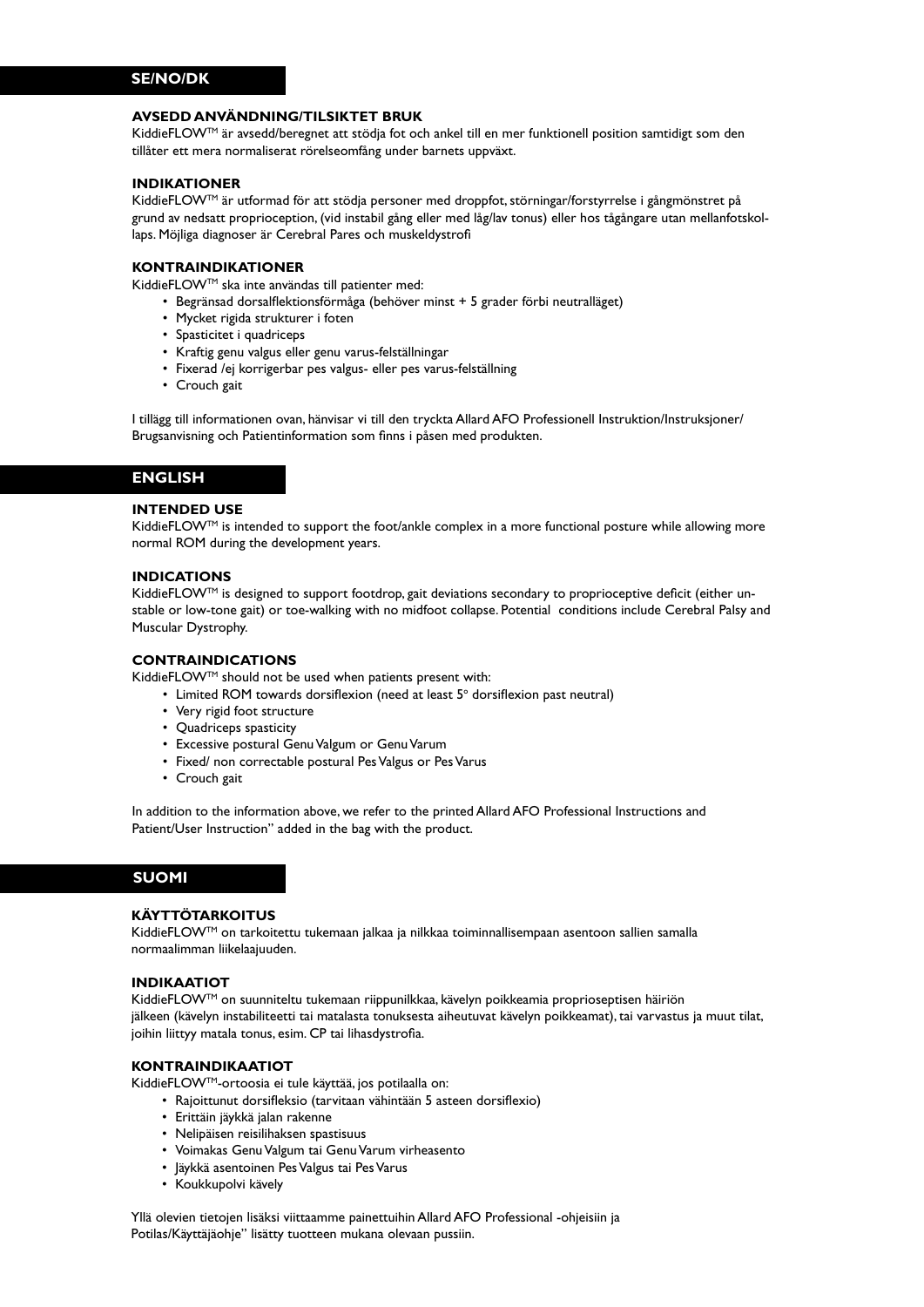# **DEUTSCHE**

#### **EINSATZ**

KiddieFLOWTM wird eingesetzt, um den Fuß-/Knöchelkomplex in einer funktionelleren Haltung zu unterstützen und gleichzeitig eine normalere ROM während der Wachstumsphase zu ermöglichen.

#### **INDIKATIONEN**

KiddieFLOW<sup>™</sup> wurde entwickelt, um Fußsenkungen, Gangabweichungen aufgrund propriozeptiver Defizite (entweder instabiler Gang oder Gang mit geringem Tonus) oder Zehengang ohne Mittelfußkollaps zu unterstützen. Mögliche Krankheitsbilder sind Zerebralparese und Muskeldystrophie.

#### **KONTRAINDIKATIONEN**

KiddieFLOWTM sollte bei Patienten mit folgenden Merkmalen nicht verwendet werden:

- Dorsalextensionseinschränkung (mindestens 5º Dorsalflexion über die Neutralstellung hinaus erforderlich)
- Sehr rigide Fußstruktur
- Quadrizeps-Spastizität
- Exzessives posturales Genu valgum oder Genu varum
- Fixierter/nicht korrigierbarer posturaler Pes valgus oder Pes varus
- Kauergang

Zusätzlich zu den oben genannten Informationen beachten Sie bitte die gedruckte Allard AFO Professionelle Gebrauchsanweisung und die Gebrauchsanweisung für Patienten/Anwender, die dem Produkt in der Verpackung beiliegen.

#### **DUTCH**

#### **BEOOGD GEBRUIK**

KiddieFLOW™ is bedoeld om het voet-enkelcomplex in een meer functionele houding te ondersteunen en een meer normale ROM mogelijk te maken tijdens de groeifase.

# **INDICATIES**

KiddieFLOWTM is ontworpen ter ondersteuning van voetdrop, loopafwijkingen ten gevolge van proprioceptieve tekortkomingen (onstabiel of weinig tonus) of tenen-lopen zonder inzakken van de middenvoet. Mogelijke aandoeningen zijn onder andere cerebrale parese en spierdystrofie.

#### **CONTRA-INDICATIES**

KiddieFLOWTM mag niet INGEZET worden wanneer patiënten zich kenmerken door:

- Beperkte ROM naar dorsiflexie (minimaal 5º dorsiflexie mogelijk voorbij neutraal)
- Zeer rigide voetstructuur
- Quadriceps spasticiteit
- Excessief posturaal genu valgum of genu varum
- Gefixeerde/niet corrigeerbare posturale Pes Valgus of Pes Varus
- Gehurkte gang

Naast de bovenstaande informatie verwijzen wij naar de gedrukte " Allard AFO Professionele Instructies en Patiënt/Gebruikersinstructie" die in de verpakking bij het product zit.

# **ITALIANO**

# **UTILIZZO PREVISTO**

KiddieFLOW™ ha lo scopo di sostenere il complesso articolare e strutturale del piede/caviglia in una posizione più funzionale consentendo un suo R.O.M. il più normale possibile durante gli anni della crescita e dello sviluppo.

#### **INDICAZIONI**

KiddieFLOWTM è stato progettato per sostenere il piede "equino", per assistere deviazioni dell'andatura secondarie a un deficit propriocettivo (instabile o con andatura a basso tono) o una camminata sull'avampiede senza il cedimento del mesopiede. Tra le potenziali condizioni di utilizzo, si includono Paralisi Cerebrale e Distrofia Muscolare.

# **CONTROINDICAZIONI**

KiddieFLOWTM non deve essere utilizzato quando i pazienti presentano:

- ROM limitato verso la dorsiflessione (si necessita di almeno 5° in dorsiflessione o in posizione neutra)
- Struttura del piede molto rigida
- Spasticità del quadricipite
- Genu Valgum o Genu Varum eccessivo
- Pes Valgus o Pes Varus fisso/non correggibile
- Andatura accovacciata (Crouch gait)

Oltre alle indicazioni qui sopra citate, ulteriori informazioni sono disponibili sui manuali "Allard AFO Professional" e "Istruzioni per il paziente/utente" che potrete trovare all'interno del packaging del prodotto.